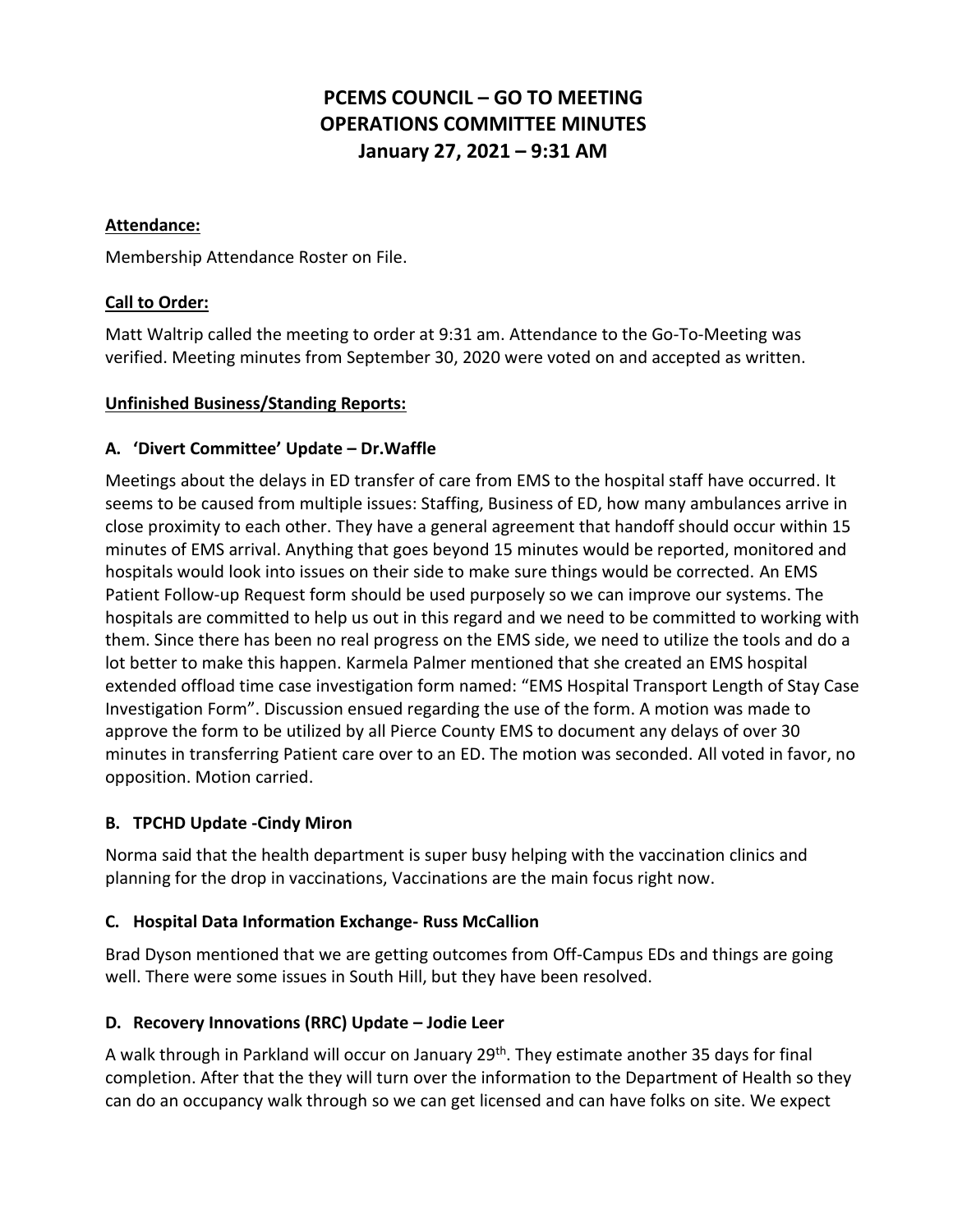completion sometime in March. We are going to do a virtual open house and are going to do an onsite training for EMS personnel.

# **E. Pierce County EDs extended wait times – Dr. Waffle/Karmela Palmer**

Covered in: item A. "Divert Committee' Update.

## **F. Ambulance Services in Pierce County- underserved/unserved- in process**

Norma said that we were going to have an ad-hoc group to identify any unserved and underserved but it was put on hold when the Olympic Ambulance request was denied by the Pierce County EMS Council. Eventually, Olympic Ambulance was approved by the State of Washington EMS Council as a BLS non-verified transport agency. Their underserved would be the Kaiser facilities. Norma will look at the West Region Strategic Plan to see if there is a need for a underserved/unserved list. For now, this is tabled.

## **G. MCI- Plan Scenes of Violence Protocol- Russ McCallion/Jeff Moore- Tabled**

Norma said that Russ was working on the MCI Plan with the Health Department. The Scenes of Violence Protocol was being worked on by Jeff with Jim Jacques. Brad Dyson said that Chief Jaques is retired and Jeff Moore is no longer in the EMS division. He will check Russ and will see where these stand and will update at the next meeting.

# **H. Ebola & Other Highly Infectious Disease Transport Plan – In Process-Tabled**

Norma said we moved from Ebola to COVID but she will check with the state to see if they are still working on the State Highly Infectious Disease Transport Plan. This should remain on our radar.

### **New Business:**

### **A. Chair/Vice Chair Elections**

Matt Waltrip for chair and Kira Thirkield for vice-chair were nominated by unanimous ballot for 2021. A motion was made to accept the unanimous ballot, was seconded, and approved by vote with none opposed. Motion carried.

### **B. Blood Draw in the Field- Tom Lamanna**

He did a little research on data about blood in the field and found minimal evidence of issues with blood in the field. He is looking at it in two (2) ways: 1) there is data that suggests that it shortens the length of their stay. 2) with Code Neuros, where your sample is already drawn, and you can quickly decide the plan of care. If we pursue this, we should have a subcommittee to focus on who would do this and what our priorities would be. Discussion was held. Tom will bring more back information after additional research.

### **Unscheduled:**

### **Wellfound Update:**

Norma said we have the Wellfound protocol. She hasn't heard from anyone that the training has been done. She requested an email sent to her if the training is completed. Discussion was held about EKG and Wellfound. Waffle responded saying if an EKG was obtained for the medical condition of the patient, then it will be available and utilized, but you do not need to obtain an EKG